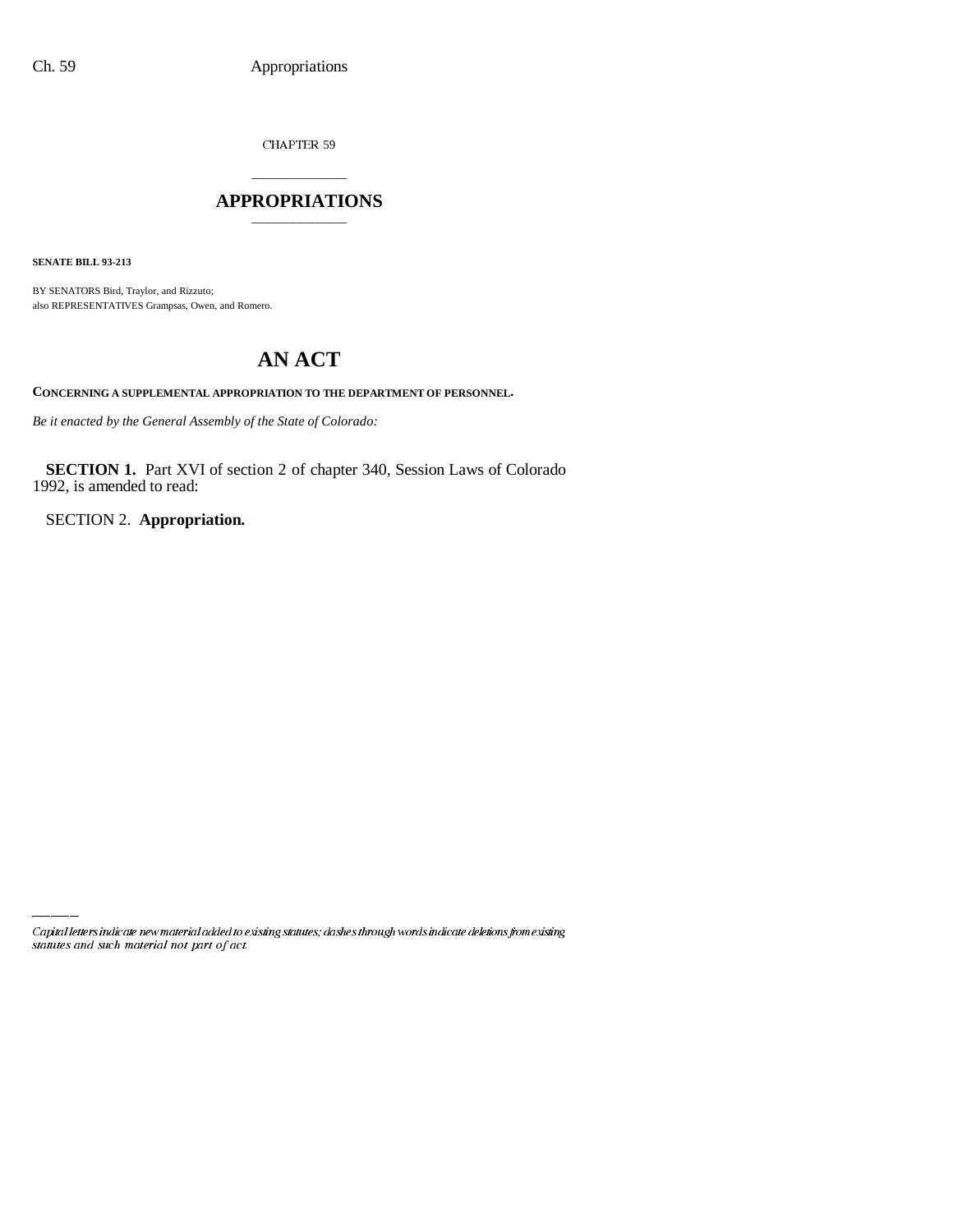|                   |              | <b>APPROPRIATION FROM</b> |              |               |
|-------------------|--------------|---------------------------|--------------|---------------|
| <b>ITEM &amp;</b> |              | <b>GENER</b>              | <b>CASH</b>  | <b>FEDERA</b> |
|                   | SUBTOT TOTAL | AL.                       | <b>FUNDS</b> | L FUNDS       |
| AL.               |              | <b>FUND</b>               |              |               |
|                   | S            |                           | \$           | \$            |

#### **PART XVI DEPARTMENT OF PERSONNEL**

#### **(1) DEPARTMENT OF PERSONNEL**

### **(A) Administration**

| Personal                    |                      |           |                           |
|-----------------------------|----------------------|-----------|---------------------------|
| Services <sup>82</sup>      | 2,994,592            | 2,935,489 | 59,103 $(T)^a$            |
|                             | (67.9)               |           |                           |
|                             | FTE)                 |           |                           |
| Group Health and Life       | 113,085              | 90.717    | $22,368^{\mathrm{b}}$     |
| Short-term Disability       | 7,212                | 5,785     | $1,427$ <sup>b</sup>      |
| <b>Salary Survey</b>        | 14,745               | 12,754    | $1,991$ <sup>b</sup>      |
| Workers' Compensation       | 15,750               | 12,634    | $3,116$ <sup>b</sup>      |
|                             | 26,875               | 21,558    | 5,317 $^{\rm b}$          |
| <b>Operating Expenses</b>   | 203,482              | 203,482   |                           |
|                             | 20,293               | 20,293    |                           |
| <b>Travel Expenses</b>      |                      | 41.194    |                           |
| <b>Legal Services</b>       | 41,194               |           |                           |
| <b>Purchase of Services</b> |                      |           |                           |
| from Computer               |                      |           |                           |
| Center <sup>2</sup>         | 293,601              | 293,601   |                           |
| Payment to Risk             |                      |           |                           |
| Management and              |                      |           |                           |
| <b>Property Funds</b>       | 483                  | 483       |                           |
|                             | 598                  | 598       |                           |
| <b>ADP</b> Capital Outlay   | 17,083               | 17,083    |                           |
| Capitol Complex             |                      |           |                           |
| <b>Leased Space</b>         | 156,530              | 125,224   | 31,306 <sup>b</sup>       |
| Training                    | 431,832              |           | 431,832 $(T)^c$           |
|                             |                      |           | $(4.5$ FTE)               |
| <b>Training Travel</b>      |                      |           |                           |
| Expenses                    | 15,500               |           | $15,500$ (T) <sup>c</sup> |
| Colorado State Employees    |                      |           |                           |
| Assistance Program          | 204,409              |           | 204,409 $(T)^d$           |
|                             |                      |           | $(4.5$ FTE)               |
| Colorado State Employees    |                      |           |                           |
| <b>Assistance Program</b>   |                      |           |                           |
| <b>Travel Expenses</b>      | 3,200                |           | 3,200 $(T)^d$             |
|                             | <del>4,532,991</del> |           |                           |
|                             | 4,544,231            |           |                           |
|                             |                      |           |                           |

<sup>a</sup> This amount shall be from departmental indirect cost recoveries.<br>
<sup>b</sup> These amounts shall be from training revenues.<br>
<sup>d</sup> These amounts shall be from user fees.

# **(B) Employee Benefits Unit**

| Personal<br>Services <sup>83</sup> | 592,550 | 592,550 <sup>a</sup>          |
|------------------------------------|---------|-------------------------------|
|                                    |         | (11.0)                        |
|                                    | 67,644  | FTE)<br>$67,644$ <sup>a</sup> |
| <b>Operating Expenses</b>          |         |                               |
| <b>Travel Expenses</b>             | 4.000   | 4.000 <sup>a</sup>            |
| Deferred Compensation              |         |                               |
| Administration and                 |         |                               |
| Communication                      | 334.460 | 334,460 $^{\rm b}$            |
| <b>Utilization Review</b>          | 30,000  | $30,000$ <sup>a</sup>         |
| <b>Indirect Cost</b>               |         |                               |